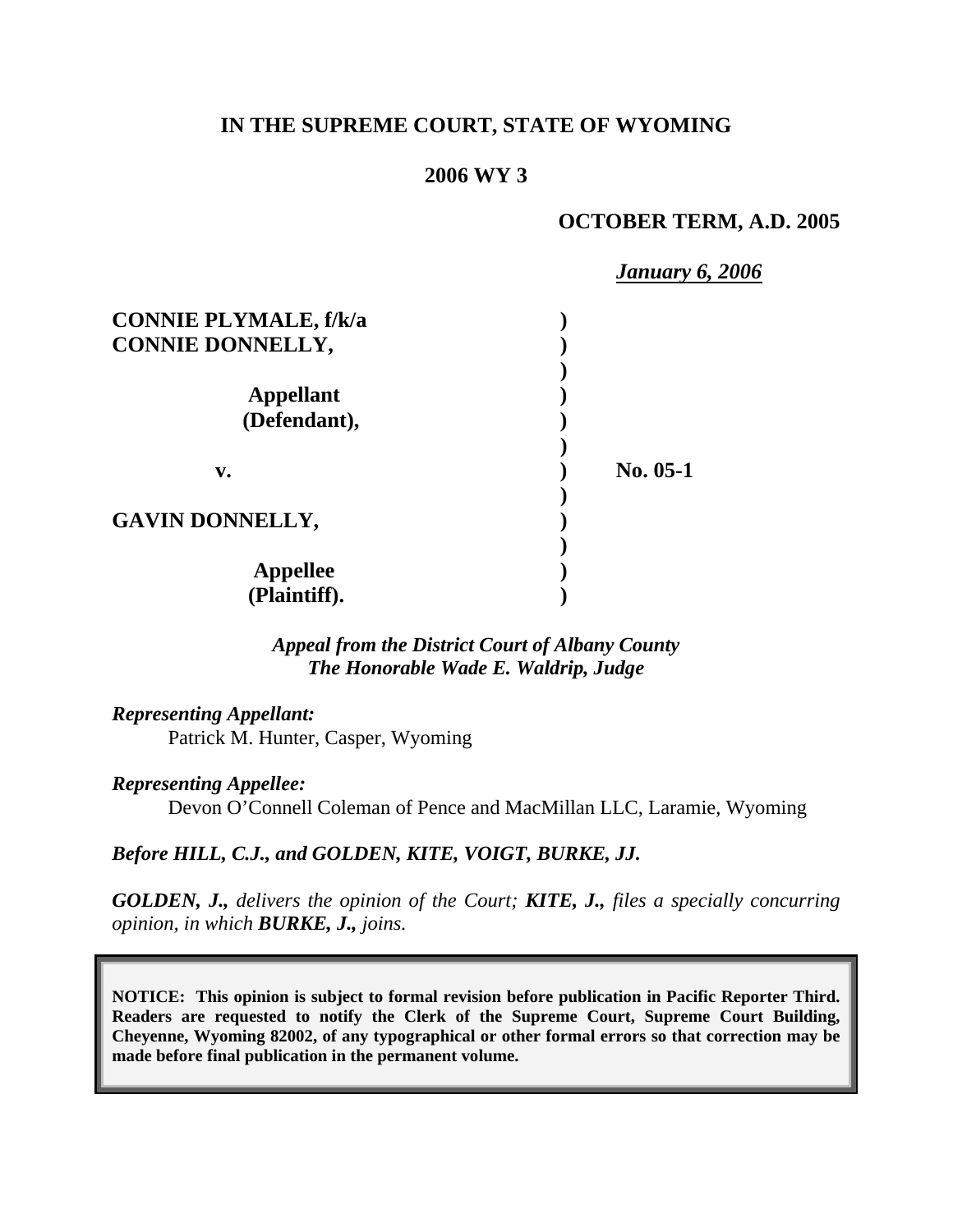### **GOLDEN, Justice.**

l

[¶1] Connie Plymale, f/k/a/ Donnelly (Mother) appeals an order denying her motion to reconsider an order granting abatement of child support in favor of Gavin Donnelly (Father). We hold that a postjudgment motion to reconsider is a nullity under the Wyoming Rules of Civil Procedure. Any order ruling on such a motion is therefore void. Having nothing to review, this appeal is dismissed.

# **BACKGROUND**

[¶2] Mother and Father had two children through marriage. They subsequently divorced. Mother was given primary residential custody of the children during the school year. Father was given primary residential custody of the children during the summer. Father requested child support abatement from the district court for the time he had residential custody of the children during the summer of 2004. The district court granted an abatement. No appeal was taken from the order granting the abatement.

[¶3] Four days after the order granting the abatement was filed, Mother filed a motion for the district court to reconsider its order. The district court denied Mother's motion to reconsider. Mother appeals the order denying her motion to reconsider.

# **DISCUSSION**

[¶4] While no party has raised the issue of jurisdiction, this Court has a duty to satisfy itself that it has jurisdiction to entertain an appeal. *Sherman v. Rose*, 943 P.2d 719, 721 (Wyo. 1997). This Court has jurisdiction to entertain appeals only from final, appealable orders. W.R.A.P. 1.04(a), 1.05; *McLean v. Hyland Enterprises, Inc*., 2001 WY 111, ¶¶ 19-20, 34 P.3d 1262, 1268 (Wyo. 2001) (this Court has no jurisdiction to entertain appeal from non-final order). Under the circumstances of this case, this Court has jurisdiction only if the district court order denying Mother's postjudgment motion for reconsideration is a final, appealable order.

[¶5] The Wyoming Rules of Civil Procedure provide various methods to obtain relief from judgment, such as those contained in Rules 50, 59 and 60, along with a direct appeal. Conspicuously absent is a provision for a stand-alone "motion for reconsideration." In point of fact, the Wyoming Rules of Civil Procedure do not recognize a "motion for reconsideration."<sup>[1](#page-1-0)</sup> Motions for reconsideration stem solely from

<span id="page-1-0"></span><sup>&</sup>lt;sup>1</sup> Federal courts consistently acknowledge that the Federal Rules of Civil Procedure do not recognize a motion for reconsideration. *See, e.g., Hatfield v. Board of County Comm'rs*, 52 F.3d 858, 861 (10th Cir. 1995) (The Federal Rules of Civil Procedure do not recognize a "motion to reconsider.") (citing *Van Skiver v. United States*, 952 F.2d 1241, 1243 (10th Cir. 1991), *cert. denied*, 506 U.S. 828 (1992));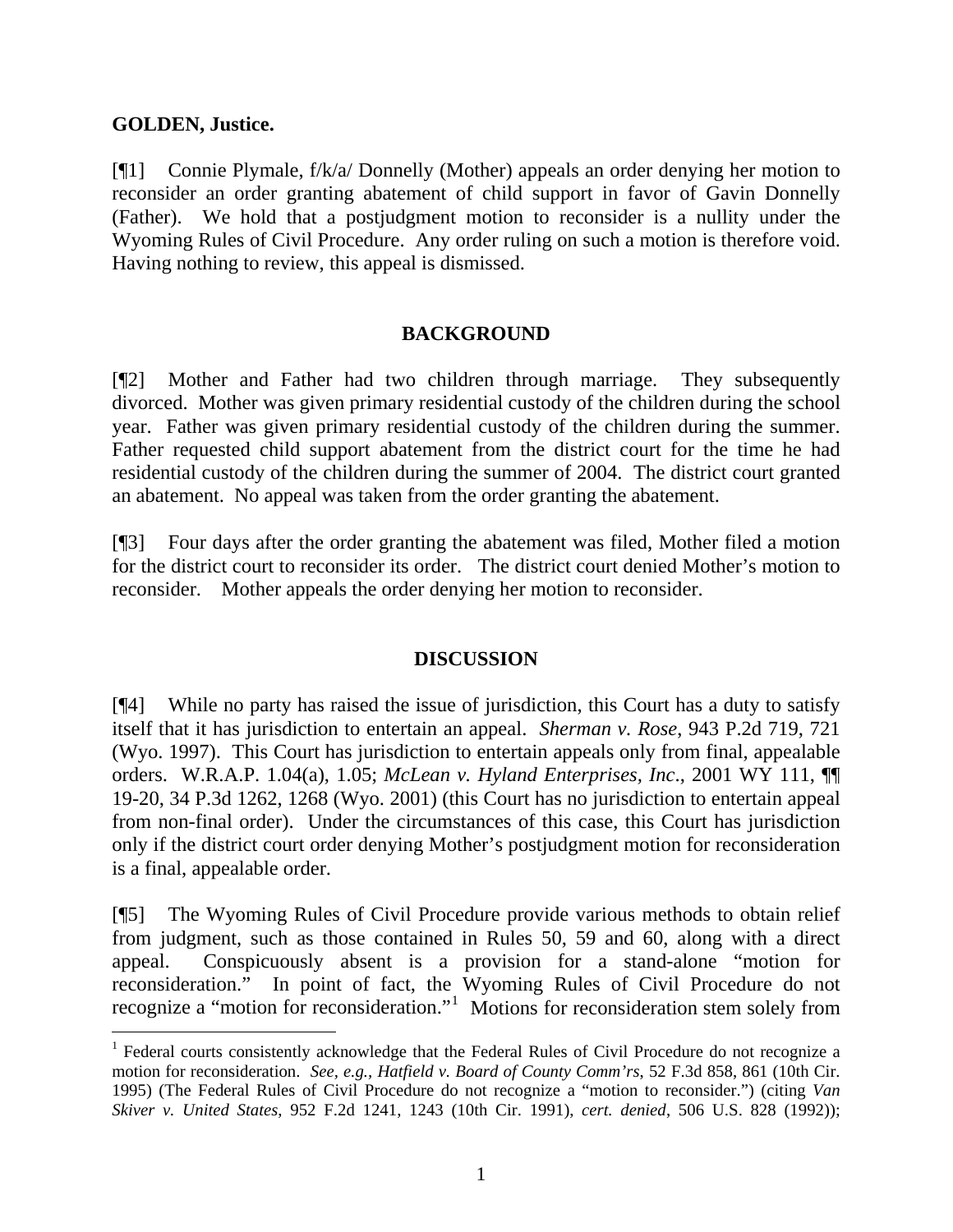unauthorized local practice. We have held that "[c]ourt rules have the force and effect of law and are construed in the same manner as statutes. Compliance with court rules is mandatory." *Paxton Resources, L.L.C. v. Brannaman*, 2004 WY 93, ¶ 16, 95 P.3d 796, 801 (Wyo. 2004), *cert. denied,* 125 S.Ct. 976 (2005) (internal quotation omitted). The Wyoming Rules of Civil Procedure provide no authorization for a motion for reconsideration and none can be inferred therefrom. Strict compliance with the rules requires that motions for reconsideration be considered nullities.

[¶6] We acknowledge that, in prior appeals, we have reviewed the substance of motions for reconsideration in order to determine whether the motion serves as the functional equivalent of an authorized motion that defers the start of the appeal period. *See, e.g., Sherman v. Rose*, 943 P.2d 719 (Wyo. 1997) (in order to toll time, a motion to reconsider must be the functional equivalent of a motion to alter or amend judgment); *Morehouse v. Morehouse*, 959 P.2d 179 (Wyo. 1998) (motion to reconsider that is not the functional equivalent of a motion to alter or amend judgment does not toll time). However, in these prior appeals the exact question of the validity of a motion for reconsideration was not before us. These prior opinions therefore contain no precedential authority on the issue at hand.

[¶7] In any event, recognition by this Court, or a lower court, of a motion for reconsideration cannot alter the dictates of the Wyoming Rules of Civil Procedure. This Court has previously adopted the dissent of Justice Clark in *Thompson v. Immigration and Naturalization Service*, 375 U.S. 384, 389, 84 S.Ct. 397, 400, 11 L.Ed.2d 404 (1964):

> [T]he error of the trial judge in entertaining the motions could not be validated by the acquiescence of the Government. It is elementary that the parties cannot confer jurisdiction on the court.

> We have said that untimely motions to amend the findings and for new trial are of no legal significance whatsoever because the limiting language of Rule 6(b) is "mandatory and jurisdictional and cannot be extended regardless of excuse." *United States v. Robinson*, 361 U.S.

*Lavespere v. Niagara Mach. & Tool Works, Inc*., 910 F.2d 167, 173 (5th Cir. 1990) (same) (*partially abrogated on other grounds*, *see Little v. Liquid Air Corp.*, 37 F.3d 1069, 1075-76 n.14 (5th Cir. 1994)(en banc)). Other jurisdictions have also reached the same conclusion under their rules. *See, e.g., Fleming v. District of Columbia,* 633 A.2d 846, 848 (D.C. 1993) ("A motion for reconsideration, by that designation, is unknown to the Superior Court's Civil Rules."); *Hamilton v. Rybar*, 724 P.2d 132, 133 (Idaho 1986) ("the Idaho Rules of Civil Procedure do not provide for a petition to reconsider") (*partially abrogated on other grounds, see McIntire v. Orr*, 834 P.2d 868 (Idaho 1992)); *Wales v. Wales*, 2003 Iowa App. LEXIS 38 (Iowa Ct. App. 2003) ("motion to reconsider has no authorization in the Iowa Rules of Civil Procedure").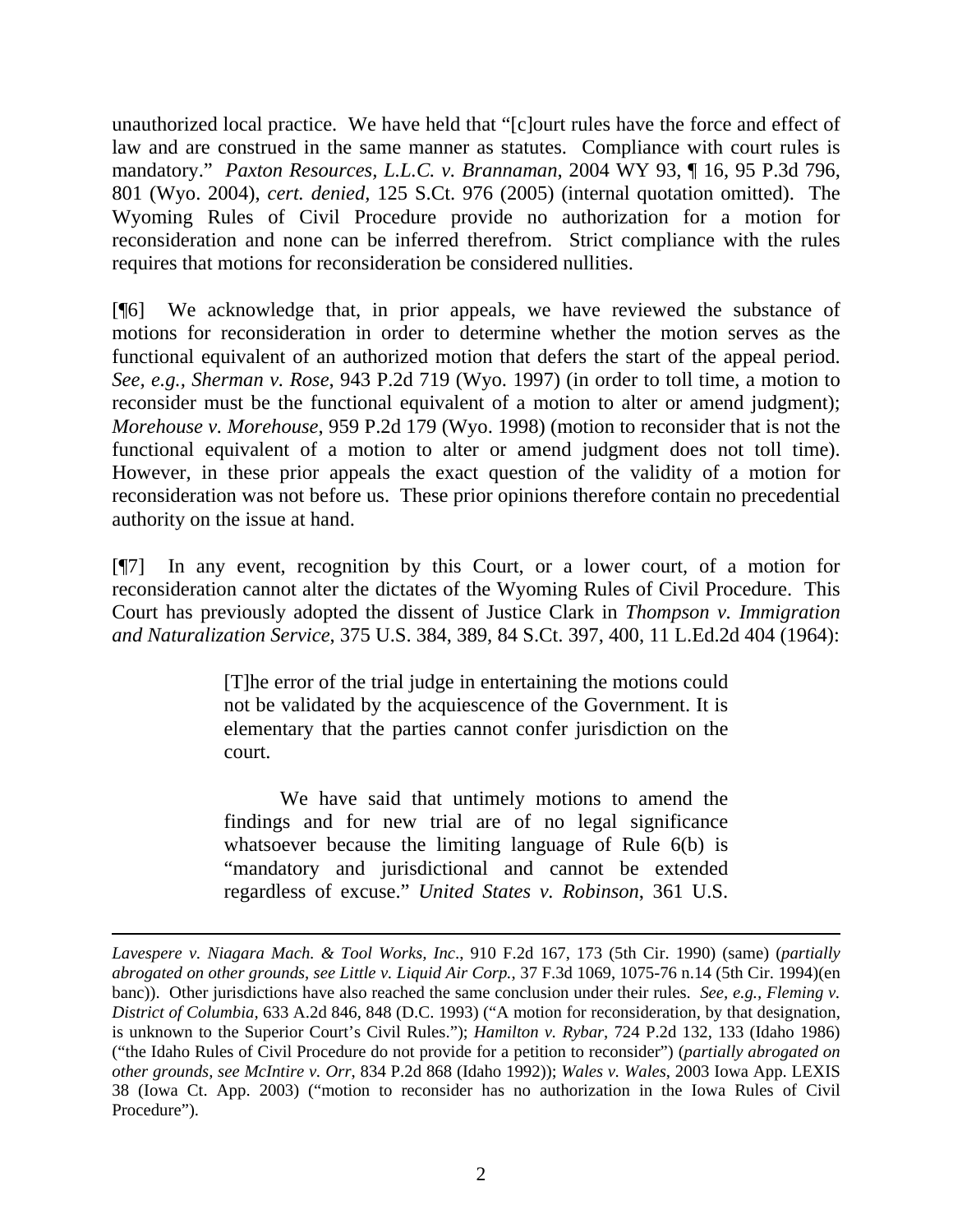220, 229, 80 S.Ct. 282, 288, 4 L.Ed.2d 259 (1960). In my view we should abide by these rules or amend them, rather than emasculate them.

 Rules of procedure are a necessary part of an orderly system of justice. Their efficacy, however, depends upon the willingness of the courts to enforce them according to their terms. Changes in rules whose inflexibility has turned out to work hardship should be effected by the process of amendment, not by ad hoc relaxations by this Court in particular cases. Such dispensations in the long run actually produce mischievous results, undermining the certainty of the rules and causing confusion among the lower courts and the bar.

*See Miller v. Murdock*, 788 P.2d 614, 616-17 (Wyo. 1990) (cited with approval in *Paxton Resources, L.L.C.*, ¶ 16, 95 P.3d at 801). Henceforth, we will enforce the Wyoming Rules of Civil Procedure as written and consider postjudgment motions for reconsideration, so denominated, a nullity. To the extent any prior opinion suggests otherwise, it is expressly hereby overruled.

[¶8] In addition to securing enforcement of the Wyoming Rules of Civil Procedure, a bright-line rule declaring postjudgment motions to reconsider nullities is supported by policy considerations. The entertainment of motions for reconsideration is a waste of judicial resources. In likewise determining that a motion for reconsideration is a nullity, the Supreme Court of Ohio explained:

> Practical considerations also mandate and support our determination herein. Once again, this court as well as the lower courts are left in a procedural quagmire of trying to elevate a motion for reconsideration after a final judgment to the status of a motion for a new trial or as a motion for a directed verdict or the like. The courts have had the arduous task of trying to inspect each and every motion for reconsideration which is filed in the trial court after a final judgment, and try to decipher form over substance. This is a costly procedure, both financially and in manual labor, which, as in the present cause, results in a procedural morass which clouds the merits. Complications concerning the timeliness of appeal and whether the Court of Appeals is vested with jurisdiction when a motion for reconsideration is filed after a final judgment can and should be avoided. See Judge Krenzler's concurring opinion in *North Royalton Edn. Assn.*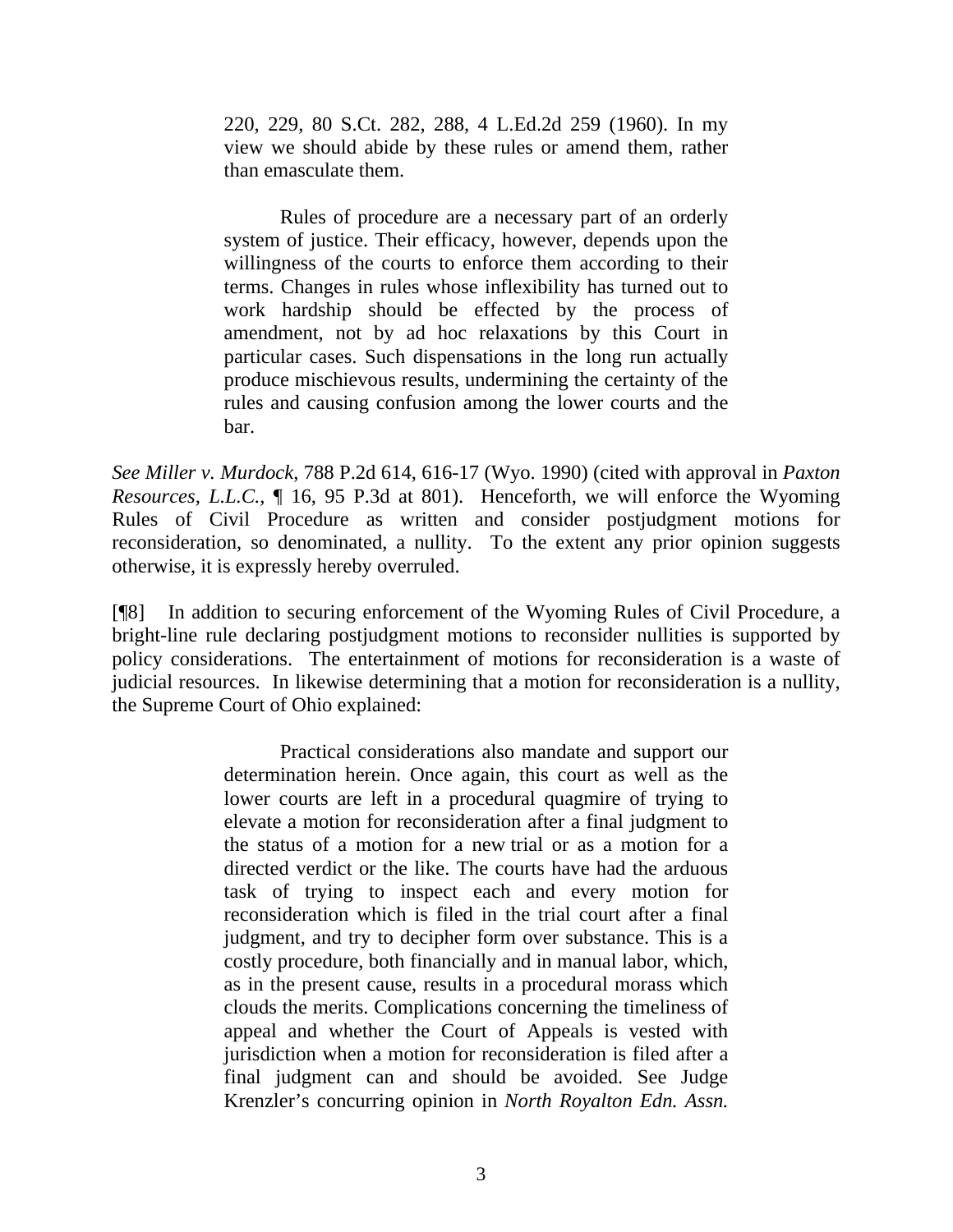*v. Bd. of Edn*. (1974), 41 Ohio App.2d 209, at 251, 325 N.E.2d 901.

 The application for a motion for reconsideration after a final judgment is simply a legal fiction created by counsel, which has transcended into a confusing, clumsy and "informal local practice." See *Kauder* [*v. Kauder* (1974), 38 Ohio St. 2d 265, 313 N.E.2d 797], *supra*, and Kent, Odds & Ends, 49 Cleve. Bar J. 280.

*Pitts v. Ohio Dep't of Transp*., 423 N.E.2d 1105, 1107 (Ohio 1981). We agree. In the past, this Court has expended great effort in determining with what rule of civil procedure a particular postjudgment motion for reconsideration can be equated. Such effort can be easily eliminated by simply requiring parties to adhere to the Wyoming Rules of Civil Procedure and file a motion authorized under the rules.

[¶9] Finally, the past practice of recognizing motions for reconsideration, besides being inefficient, has produced inconsistent results, with the right to appeal hanging in the balance. Filing an authorized motion for postjudgment relief will eliminate uncertainty for all involved. The filing by aggrieved parties of a motion that is properly designated under the rule authorizing the motion, such as Rule 50, 52 or 59, will ensure full appellate rights are preserved.

[¶10] The obvious consequence of categorizing a motion for reconsideration as a nullity is that "all judgments or final orders from said motion are a nullity." *Pitts,* at 1107. *See also State ex rel. Pendell v. Adams County Bd. of Elections*, 531 N.E.2d 713, 715 (Ohio 1988). We emphasize that this includes not only orders denying motions for reconsideration, but orders granting such motions as well. Orders granting a motion for reconsideration, and any action taken pursuant to that order, are void. Applying this principle to the present case, the district court's order denying Mother's motion to reconsider is void.

#### **CONCLUSION**

[¶11] Mother titled her postjudgment motion "Motion to Reconsider Order Allowing Abatement." This Court will no longer look at the substance of such a motion but rather simply declare it a nullity based upon its denomination. The district court order purportedly denying this motion is void. There being no final appealable order to review, this appeal is dismissed.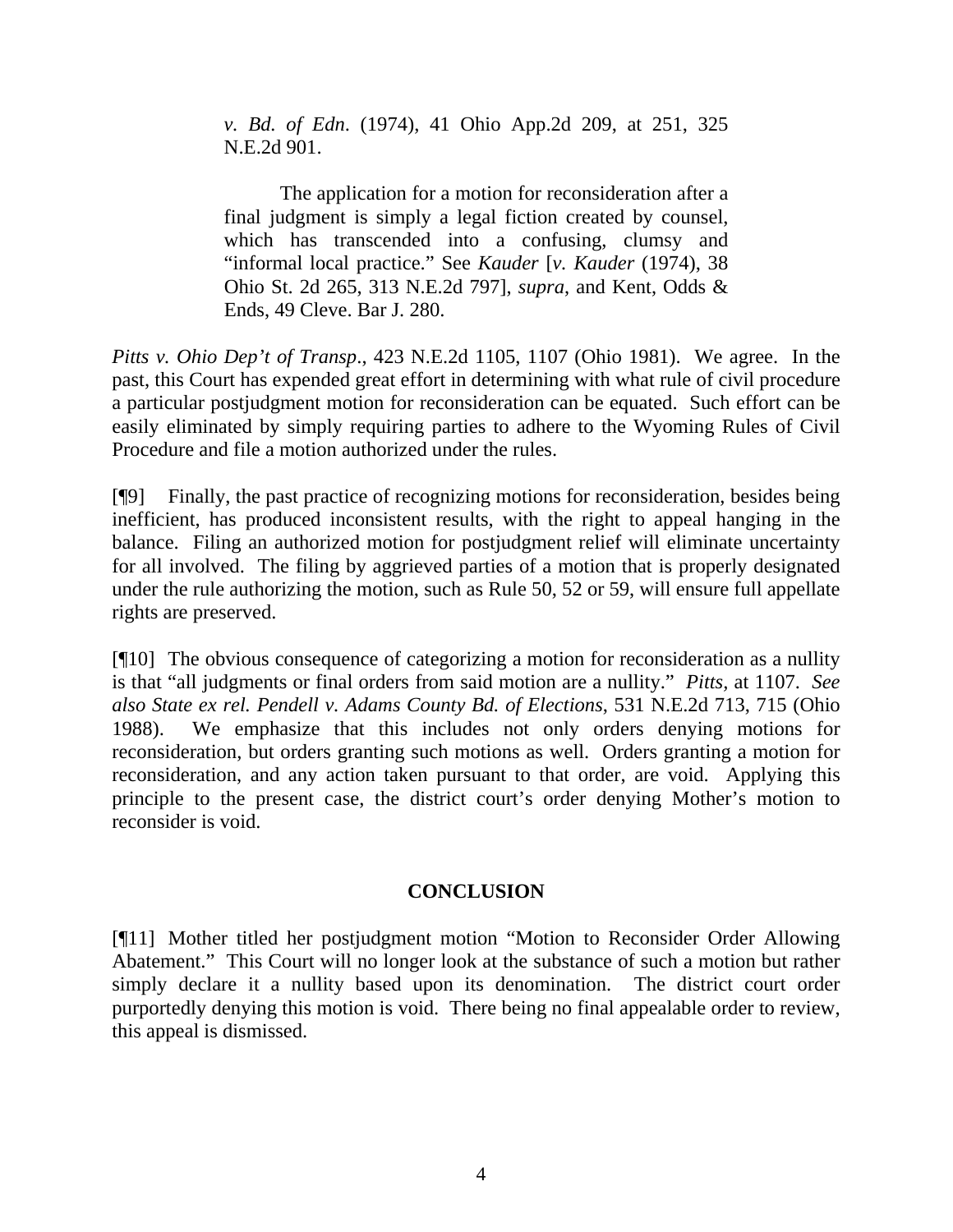# **KITE, J., specially concurring, in which BURKE, J., joins.**

[¶12] I concur in the result reached by the majority that the appeal must be dismissed because it was not taken from a final order. I also agree the motion to reconsider was not an authorized post-trial motion under our rules. Nor was it the functional equivalent of an authorized post-trial motion under our rules. Therefore, had I authored the majority opinion, the result would be the same – dismissal of the appeal. I have concerns, however, that the majority goes further than is necessary to reach that result and, in doing so, fails to give proper regard to *stare decisis*. I also have concerns that the majority does not state clearly enough that the holding is to have prospective application only.

[¶13] The issue in this case is whether a motion for reconsideration, a motion that is neither authorized nor recognized under our rules, can extend the time for appeal. This is the same issue we addressed in *Sherman v. Rose*, 943 P.2d 719 (Wyo. 1997). We held a motion for reconsideration cannot extend the time for appeal unless the motion is the functional equivalent of a post-judgment motion authorized under our rules. In *Morehouse v. Morehouse*, 959 P.2d 179 (Wyo. 1998), we reiterated our holding in *Sherman* and extended it to conclude that a motion identified as a motion to alter or amend the judgment, which was the functional equivalent of a motion to reconsider, could not extend the time for appeal. The rule of law established in those cases was that a post-trial motion, regardless of the name it is given, does not extend the time for appeal unless it articulates the grounds required for such a motion under our rules. As recently as 2004, we reiterated that under the limited circumstances identified in *Sherman*, this Court will consider an appeal from a motion to reconsider. *Padilla v. State*, 2004 WY 66, ¶ 6, 91 P.3d 920, 922 (Wyo. 2004).

[¶14] In the present case, I agree dismissal is proper because the appeal was not taken from an order denying a motion that was the functional equivalent of an authorized postjudgment motion. However, the majority goes further and holds: "Henceforth, we will enforce the Wyoming Rules of Civil Procedure as written and consider postjudgment motions for reconsideration, so denominated, a nullity." This holding suggests that any motion delineated as a motion for reconsideration will be automatically a nullity, even if the content of the motion is the functional equivalent of an authorized motion under our rules. To the extent that our prior cases held to the contrary, the majority concludes, they are overruled.

[¶15] I do not disagree that a bright line rule might be helpful. I also do not disagree that there are policy considerations that support such a bright line rule, including the difficulties inherent in deciphering whether a particular motion for reconsideration is the functional equivalent of an authorized motion for post-judgment relief. However, as a practical matter, when we are assessing the timeliness of an appeal and determining whether a post-judgment motion has tolled the time for appealing, we will still need to consider the substance of the motion. Even if a motion is denominated a Rule 59 motion,